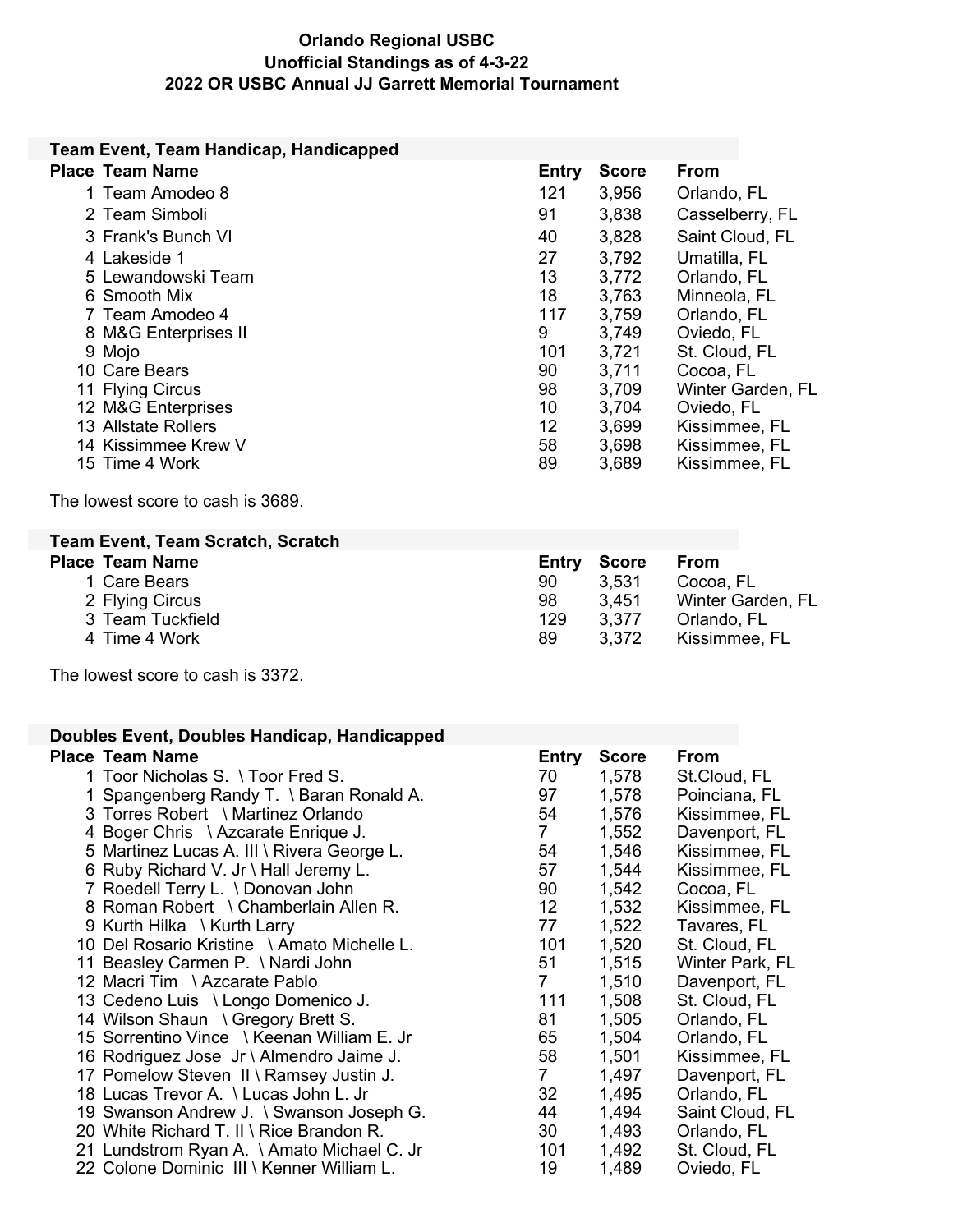| Doubles Event, Doubles Handicap, Handicapped (Cont'd)                                                                                                                                                                                                                                                                                                                                                                                                                                                                                                                                 |                                                                                      |                                                                                                                            |                                                                                                                                                                                                                                                   |
|---------------------------------------------------------------------------------------------------------------------------------------------------------------------------------------------------------------------------------------------------------------------------------------------------------------------------------------------------------------------------------------------------------------------------------------------------------------------------------------------------------------------------------------------------------------------------------------|--------------------------------------------------------------------------------------|----------------------------------------------------------------------------------------------------------------------------|---------------------------------------------------------------------------------------------------------------------------------------------------------------------------------------------------------------------------------------------------|
| <b>Place Team Name</b>                                                                                                                                                                                                                                                                                                                                                                                                                                                                                                                                                                | <b>Entry</b>                                                                         | <b>Score</b>                                                                                                               | From                                                                                                                                                                                                                                              |
| 23 Anthony Johnny L. \ Mighty Howard<br>23 Pereira Marcos \ Smith Ramona L.<br>25 Schaefer John R. \ Bass Michael S.<br>26 Woods Tamara \ Woods Faith<br>27 Ringlund Frank L. \ Nawrath Kyle D.<br>28 Sloat Jason J. \ Crawley Michael J.<br>28 Lopez Kelley \ Diaz Erwin E.<br>30 Gerson Sharon L. \ Creech Heather B.<br>31 Ramos Erik J. \ Waddell Greg M.<br>32 Rivera Lori \ Rivera Elihu C.<br>33 Chamberlain Pat \ Wetzel Rhyanmarie (Lizzie)<br>34 Calleri Makayla E. \ Fischer Kevin M.<br>34 Araya George M. \ Mattei Keith P.<br>34 Foote Mardi A. \ Jackson Maurice C. Sr | 60<br>88<br>110<br>68<br>42<br>41<br>89<br>76<br>113<br>39<br>105<br>92<br>118<br>17 | 1,488<br>1,488<br>1,484<br>1,478<br>1,477<br>1,470<br>1,470<br>1,467<br>1,466<br>1,463<br>1,462<br>1,461<br>1,461<br>1,461 | Orlando, FL<br>Kissimmee, FL<br>Orlando, FL<br>Altamonte Springs, FL<br>Saint Cloud, FL<br>Saint Cloud, FL<br>Kissimmee, FL<br>Lake Mary, FL<br>Oviedo, FL<br>Orlando, FL<br>Orlando, FL<br>Altamonte Springs, FL<br>Orlando, FL<br>Davenport, FL |
| The lowest score to cash is 1461.                                                                                                                                                                                                                                                                                                                                                                                                                                                                                                                                                     |                                                                                      |                                                                                                                            |                                                                                                                                                                                                                                                   |
| <b>Doubles Event, Doubles Scratch, Scratch</b>                                                                                                                                                                                                                                                                                                                                                                                                                                                                                                                                        |                                                                                      |                                                                                                                            |                                                                                                                                                                                                                                                   |
| <b>Place Team Name</b><br>1 Roedell Terry L. \ Donovan John<br>2 Tuckfield Matthew G. \ Mersch Jeffrey M.<br>3 Jarvis Wyatt \ Ferrara Steven J.<br>4 Becker Doug E. \ Rakauskas Dennis P.<br>5 Ramos Erik J. \ Waddell Greg M.<br>6 White Richard T. II \ Rice Brandon R.                                                                                                                                                                                                                                                                                                             | Entry<br>90<br>129<br>46<br>98<br>113<br>30                                          | <b>Score</b><br>1,445<br>1,391<br>1,390<br>1,355<br>1,345<br>1,342                                                         | From<br>Cocoa, FL<br>Orlando, FL<br>Longwood, FL<br>Winter Garden, FL<br>Oviedo, FL<br>Orlando, FL                                                                                                                                                |

- 
- 6 White Richard T. II \ Rice Brandon R. <br>
7 Albrecht Patricia M. \ Celso Nicole 5 1,329 St. Cloud, FL
- 7 Albrecht Patricia M. \ Celso Nicole 5 1,329 St. Cloud, FL 8 Duncan Rodney L. \ Katic Mitchell 6 1,324 St. Cloud, FL
- 8 Duncan Rodney L. \ Katic Mitchell  $6$  1,324 St. Cloud, FL
- Gomez George \ Paxson Kyle J. 90 1,322 Cocoa, FL
- 10 Santiago Luis A. \ Jacobs Harry F. 114 1,321 Orlando, FL

The lowest score to cash is 1321.

| Singles Event, Singles Handicap, Handicapped |       |              |                       |
|----------------------------------------------|-------|--------------|-----------------------|
| Place Team Name                              | Entry | <b>Score</b> | From                  |
| 1 Del Rosario Kristine                       | 101   | 878          | St. Cloud, FL         |
| 2 Roedell Terry L.                           | 90    | 845          | Cocoa, FL             |
| 3 Bragg Jordan M.                            | 124   | 836          | Winter Park, FL       |
| 4 Munoz Antonio                              | 109   | 833          | Kissimmee, FL         |
| 5 Toor Fred S.                               | 70    | 832          | St.Cloud, FL          |
| 6 Calleri Makayla E.                         | 92    | 830          | Altamonte Springs, FL |
| 7 Longo Domenico J.                          | 111   | 823          | St. Cloud, FL         |
| 8 Martinez Orlando                           | 54    | 822          | Kissimmee, FL         |
| 9 Schneider Chris T.                         | 13    | 815          | Orlando, FL           |
| 10 Keenan William E. Jr                      | 65    | 809          | Orlando, FL           |
| 11 Cain Gary D.                              | 44    | 806          | Saint Cloud, FL       |
| 12 Kurth Larry                               | 77    | 801          | Tavares, FL           |
| 13 Azcarate Pablo                            | 7     | 800          | Davenport, FL         |
| 14 Smith Ramona L.                           | 88    | 798          | Kissimmee, FL         |
| 15 Sowers Greg A.                            | 108   | 795          | Umatilla, FL          |
| 16 Frank Darin T.                            | 65    | 790          | Orlando, FL           |
| 17 Berberich Tim F.                          | 104   | 789          | Oviedo, FL            |
| 18 Walker Anthony D. Jr                      | 13    | 784          | Orlando, FL           |
| 18 Lucas John L. Jr                          | 32    | 784          | Orlando, FL           |
| 20 McAlarney Peter J.                        | 9     | 783          | Oviedo, FL            |
| 21 Bond Kevin A.                             | 74    | 782          | Orlando, FL           |
| 22 Carlyle Dean R.                           | 46    | 777          | Longwood, FL          |
| 23 DeVaul Donald                             | 106   | 772          | Orlando, FL           |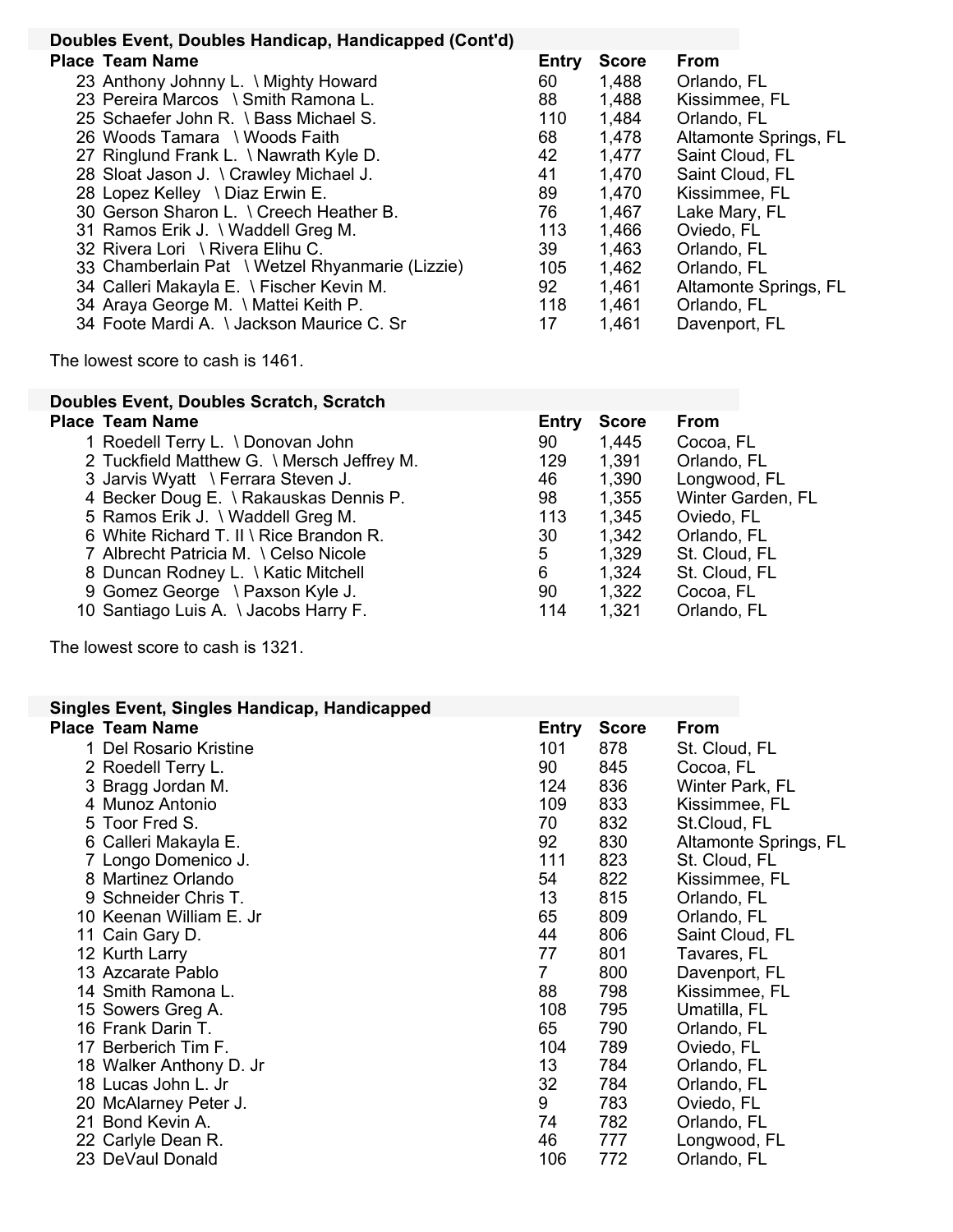| 24 Rivera Alberto                                     | 88             | 771          | Kissimmee, FL         |
|-------------------------------------------------------|----------------|--------------|-----------------------|
| Singles Event, Singles Handicap, Handicapped (Cont'd) |                |              |                       |
| <b>Place Team Name</b>                                | <b>Entry</b>   | <b>Score</b> | From                  |
| 24 Levine Phil M.                                     | 14             | 771          | Lake Mary, FL         |
| 26 Campbell John                                      | 66             | 770          | Winter Haven, FL      |
| 27 Flint Tammy                                        | 25             | 768          | Lake Mary, FL         |
| 27 Remp David A.                                      | 8              | 768          | Orlando, FL           |
| 29 Cameron-Curry Samantha R.                          | 6              | 767          | St. Cloud, FL         |
| 30 Chan Ken Y.                                        | 10             | 766          | Oviedo, FL            |
| 30 Madison Stephen                                    | 91             | 766          | Casselberry, FL       |
| 32 Ruth Charlie F.                                    | 17             | 765          | Davenport, FL         |
|                                                       | 18             | 764          |                       |
| 33 Sparrow Joseph S.                                  |                |              | Minneola, FL          |
| 33 Chan Julie A.                                      | 9              | 764          | Oviedo, FL            |
| 35 Rivera Samantha M.                                 | 85             | 763          | Kissimmee, FL         |
| 36 Wilhelm Thomas A.                                  | 85             | 762          | Kissimmee, FL         |
| 37 Amato Michael C. Jr                                | 101            | 761          | St. Cloud, FL         |
| 37 Spangenberg Randy T.                               | 97             | 761          | Poinciana, FL         |
| 39 Pauling Lera L.                                    | 16             | 760          | Davenport, FL         |
| 40 Rivera George L.                                   | 54             | 759          | Kissimmee, FL         |
| 40 Brackney Effie S.                                  | 103            | 759          | Mount Dora, FL        |
| 40 Cedeno Luis                                        | 111            | 759          | St. Cloud, FL         |
| 43 Pereira Marcos                                     | 88             | 757          | Kissimmee, FL         |
| 43 Amodeo Marina                                      | 114            | 757          | Orlando, FL           |
| 43 Chapman Tod S.                                     | 38             | 757          | Orlando, FL           |
| 46 Ramirez Roberto                                    | 130            | 756          | Orlando, FL           |
| 46 Sparks Charles B. Jr                               | 80             | 756          | Orlando, FL           |
| 48 Ackerman Dorian E.                                 | 3              | 755          | St. Cloud, FL         |
| 48 Davis Derwin                                       | 16             | 755          | Davenport, FL         |
| 50 McCullough Kathy                                   | 16             | 754          | Davenport, FL         |
| 50 Ley Rick J.                                        | 20             | 754          | Kissimmee, FL         |
| 52 Kirk Jason J.                                      | 86             | 753          | Eustis, FL            |
| 52 Chamberlain Pat                                    | 105            | 753          | Orlando, FL           |
| 54 Chamberlain Allen R.                               | 12             | 752          | Kissimmee, FL         |
| 54 Woods Tamara                                       | 68             | 752          | Altamonte Springs, FL |
| 54 Arboleda Jeniffer                                  | 75             | 752          | Orlando, FL           |
| 57 Nardi John                                         | 51             | 751          | Winter Park, FL       |
| 58 Coshatt David P.                                   | 77             | 750          | Tavares, FL           |
| 59 Patrou Jordan T.                                   | 13             | 749          | Orlando, FL           |
| 59 Bass Michael S.                                    | 110            | 749          | Orlando, FL           |
| 61 Hobbs Daniel P.                                    | 82             | 748          | Orlando, FL           |
| 61 Goode Kirk W.                                      | 21             | 748          | Clermont, FL          |
| 61 Celso Nicole                                       | 5              | 748          | St. Cloud, FL         |
| 61 Marrero Marquis A.                                 | $\overline{2}$ | 748          | Winter Park, FL       |
| 65 Hall Jeremy L.                                     | 57             | 747          | Kissimmee, FL         |
| 65 Kurth Hilka                                        | 77             | 747          | Tavares, FL           |
| 65 Buttacavoli Sal                                    | 78             | 747          | Clermont, FL          |
| 65 Fuentes Eddy J.                                    | 130            | 747          | Orlando, FL           |
| 69 Farley Bryan M.                                    | 125            | 746          | Deland, FL            |
|                                                       |                |              |                       |

The lowest score to cash is 746.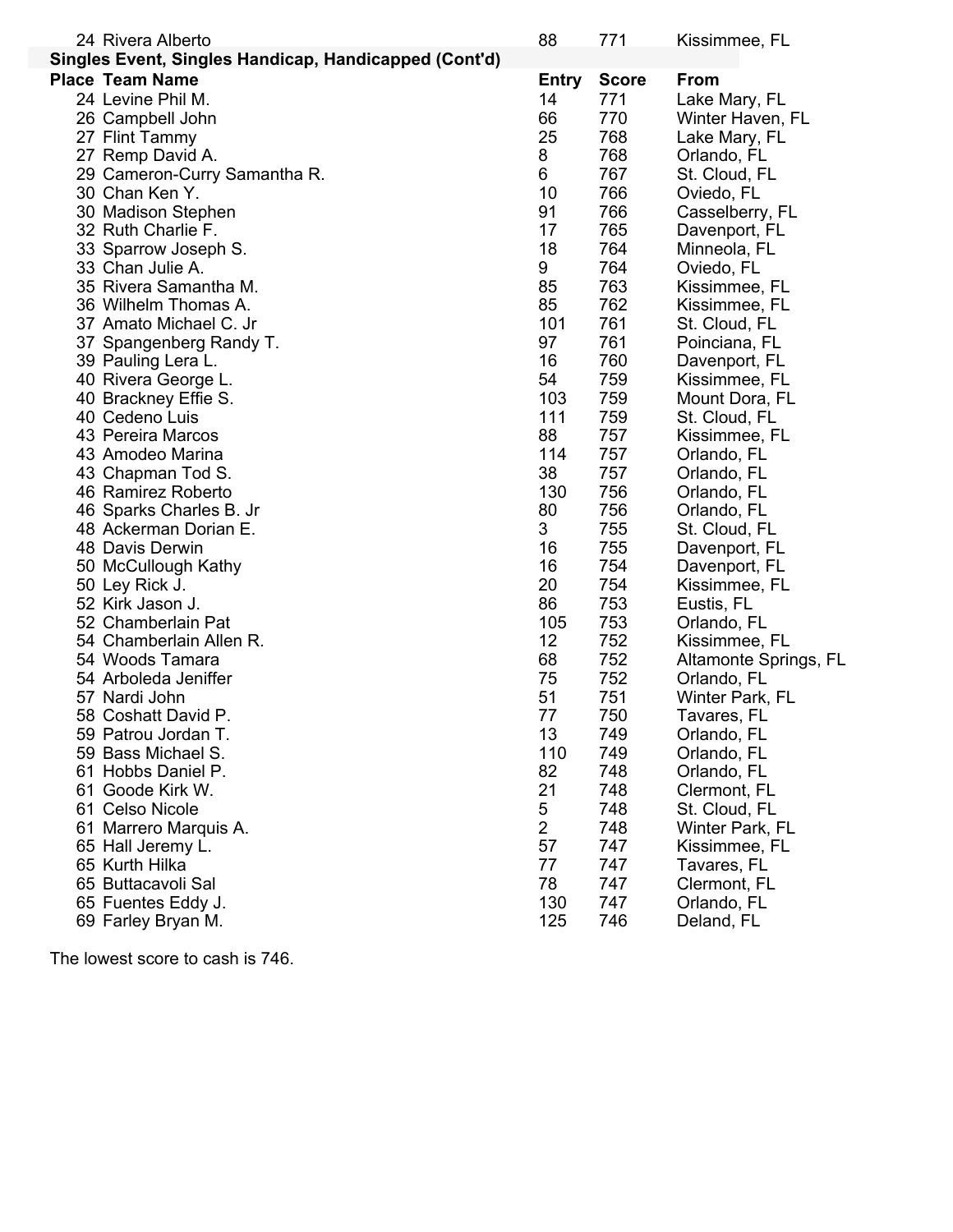| Singles Event, Singles Scratch, Scratch |                |              |                   |
|-----------------------------------------|----------------|--------------|-------------------|
| <b>Place Team Name</b>                  | Entry          | <b>Score</b> | <b>From</b>       |
| 1 Roedell Terry L.                      | 90             | 791          | Cocoa, FL         |
| 2 Kirk Jason J.                         | 86             | 737          | Eustis, FL        |
| 3 Bragg Jordan M.                       | 124            | 734          | Winter Park, FL   |
| 4 Carlyle Dean R.                       | 46             | 710          | Longwood, FL      |
| 5 Celso Nicole                          | 5              | 708          | St. Cloud, FL     |
| 6 Becker Doug E.                        | 98             | 701          | Winter Garden, FL |
| 7 Lucas John L. Jr                      | 32             | 698          | Orlando, FL       |
| 8 Tuckfield Matthew G.                  | 129            | 696          | Orlando, FL       |
| 9 Waddell Greg M.                       | 113            | 695          | Oviedo, FL        |
| 10 Mersch Jeffrey M.                    | 129            | 694          | Orlando, FL       |
| 11 Kurth Larry                          | 77             | 693          | Tavares, FL       |
| 12 Donovan John                         | 90             | 688          | Cocoa, FL         |
| 13 Marrero Marquis A.                   | $\overline{2}$ | 686          | Winter Park, FL   |
| 14 Biondi Lenny A. Sr                   | 98             | 678          | Winter Garden, FL |
| 14 Coshatt David P.                     | 77             | 678          | Tavares, FL       |
| 16 Chan Ken Y.                          | 10             | 677          | Oviedo, FL        |
| 17 Lauda Jon J.                         | 26             | 676          | Kissimmee, FL     |
| 18 Jammal Suheil E. II                  | 84             | 674          | Orlando, FL       |
| 19 Fuentes Eddy                         | 129            | 673          | Orlando, FL       |
| 19 Haskins Jim                          | 33             | 673          | Orlando, FL       |
| 19 Cameron-Curry Kendra L.              | 6              | 673          | St. Cloud, FL     |

The lowest score to cash is 673.

## **All Events, All Events Handicap, Handicapped**

| <b>Place Team Name</b>         | <b>Entry</b>    | <b>Score</b> | From                  |
|--------------------------------|-----------------|--------------|-----------------------|
| 1 Keenan William E. Jr         | 65              | 2,434        | Orlando, FL           |
| 2 Rivera George L.             | 54              | 2,383        | Kissimmee, FL         |
| 3 Martinez Orlando             | 54              | 2,370        | Kissimmee, FL         |
| 4 Bragg Jordan M.              | 124             | 2,368        | Winter Park, FL       |
| 5 Santa Antonio J.             | 116             | 2,365        | Orlando, FL           |
| 6 Roedell Terry L.             | 90              | 2,343        | Cocoa, FL             |
| 7 Kurth Hilka                  | 77              | 2,319        | Tavares, FL           |
| 8 Lucas John L. Jr             | 32              | 2,315        | Orlando, FL           |
| 9 Pineiro Fred                 | 9               | 2,313        | Oviedo, FL            |
| 10 Stone Ryne C.               | 13              | 2,308        | Orlando, FL           |
| 10 Calleri Makayla E.          | 92              | 2,308        | Altamonte Springs, FL |
| 12 Murawski Pauline E.         | 104             | 2,304        | Oviedo, FL            |
| 13 Nardi John                  | 51              | 2,300        | Winter Park, FL       |
| 14 McAlarney Peter J.          | 9               | 2,289        | Oviedo, FL            |
| 15 Orefice Nicholas A.         | 93              | 2,288        | Sanford, FL           |
| 16 Wetzel Alexandra P.         | 105             | 2,287        | Orlando, FL           |
| 16 Patrou Jordan T.            | 13 <sup>°</sup> | 2,287        | Orlando, FL           |
| 18 Araya George M.             | 118             | 2,285        | Orlando, FL           |
| 19 Madison Stephen             | 91              | 2,279        | Casselberry, FL       |
| 20 Roman Robert                | 12              | 2,275        | Kissimmee, FL         |
| 20 Azcarate Pablo              | $\overline{7}$  | 2,275        | Davenport, FL         |
| 22 Gerson Sharon L.            | 76              | 2,274        | Lake Mary, FL         |
| 23 Garcia Adalberto J.         | 129             | 2,273        | Orlando, FL           |
| 24 Sparrow Joseph S.           | 18              | 2,266        | Minneola, FL          |
| 25 Spangenberg Randy T.        | 97              | 2,265        | Poinciana, FL         |
| 26 Pocius Bill                 | 98              | 2,260        | Winter Garden, FL     |
| 27 Sowers Greg A.              | 108             | 2,257        | Umatilla, FL          |
| 27 Kunz Shane M.               | 15              | 2,257        | Orlando, FL           |
| 29 Sloat Jason J.              | 41              | 2,256        | Saint Cloud, FL       |
| 30 McDevitt Charles 'CJ' J. Jr | 10              | 2,255        | Oviedo, FL            |
| 30 Shepherd Kyle S.            | 15              | 2,255        | Orlando, FL           |
|                                |                 |              |                       |